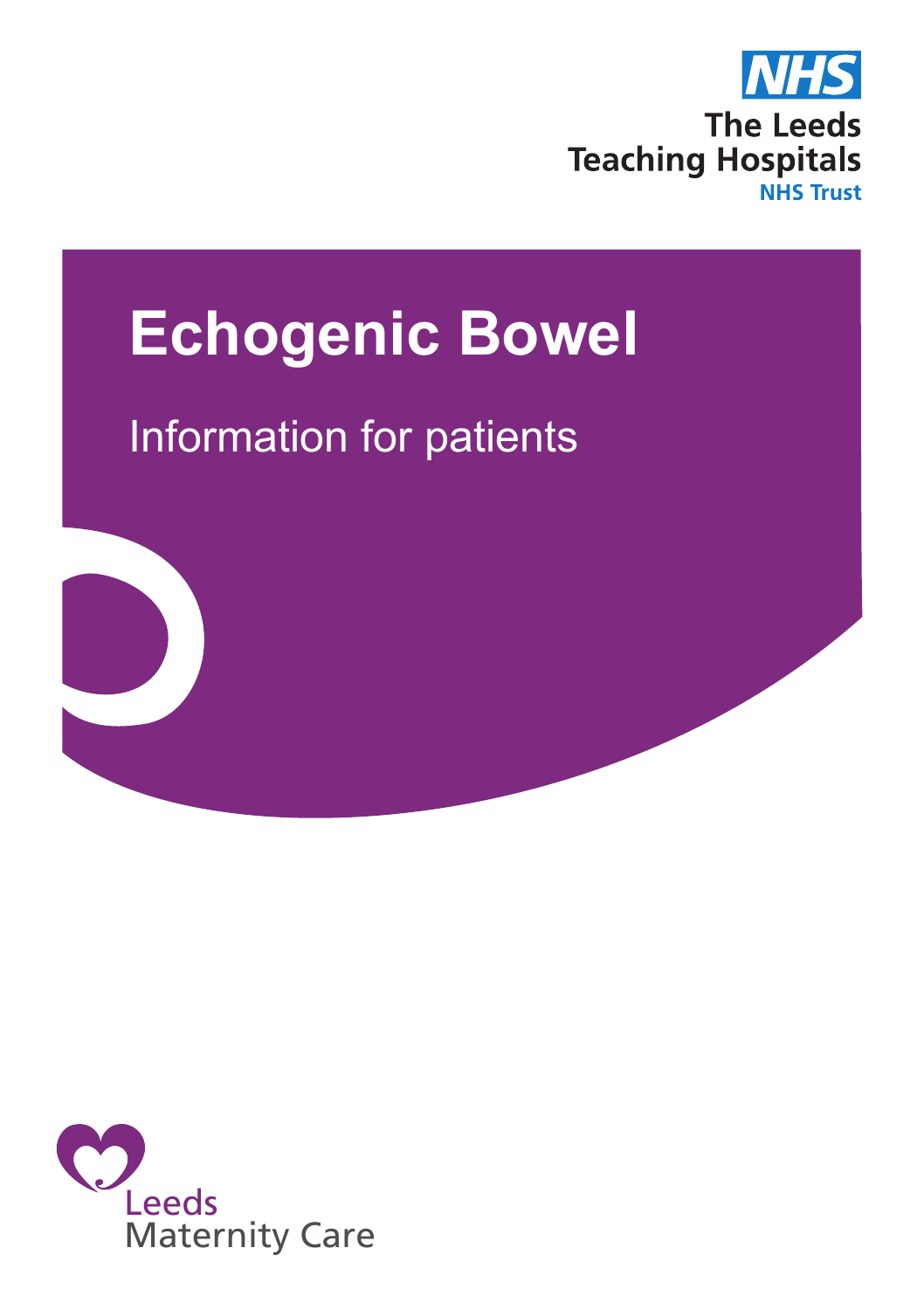This leaflet is aimed at pregnant women with echogenic bowel in their baby. The leaflet should only be used to supplement a consultation with an experienced obstetrician.

#### **What is echogenic bowel?**

An ultrasound scan of your baby has shown that your baby has echogenic bowel. 'Echogenic bowel' is the term used to describe the appearance of the baby's bowel. It means that it appears brighter than usual or brighter than bone. Echogenic bowel is seen in less than 1 in 100 pregnancies and in the vast majority of cases the baby will be normal.

#### **How is in diagnosed?**

Most babies with echogenic bowel can be diagnosed before birth using an ultrasound scan. It is normally diagnosed on the anatomy scan however it may not present until later in pregnancy.

#### **Why does it occur?**

We often do not find a reason why a baby has a bowel that is brighter than normal.

- Most babies (80 in 100) are normal.
- Bleeding. One of the known reasons for echogenic bowel is an early bleed in the pregnancy (which you may not have been aware of). Echogenic bowel may be caused by the baby swallowing some blood in the amniotic fluid. This is not harmful to the baby.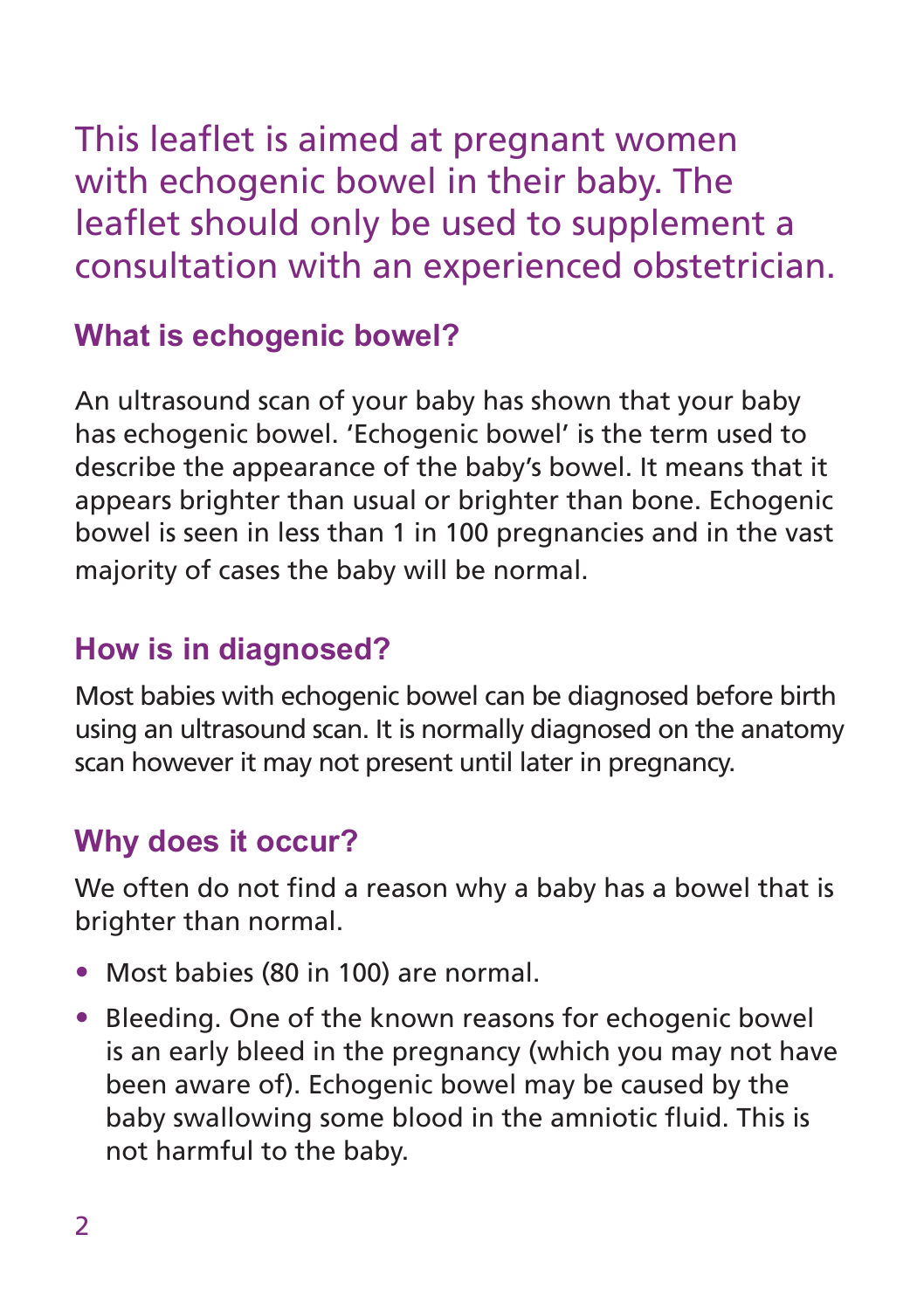- Cystic fibrosis. Cystic fibrosis is a serious condition which affects the lungs and digestive system. It is found in around 5-6 in 100 babies with echogenic bowel.
- Infection that has crossed the placenta from the mother to the baby, for example, CMV account for less than 1 in 100 cases of echogenic bowel.
- Structural bowel problem. This may not be detected until later in pregnancy and is the cause of echogenic bowel in around 1 in 100 cases.
- Underlying chromosomal problem for example Down's Syndrome, is found in 2-3 in 100 cases of echogenic bowel.
- Placental insufficiency. Around 1 in 10 babies with echogenic bowel will have problems with growth due to a problem with the way that the placenta is working. This is usually evident at the time that the echogenic bowel is diagnosed, i.e. around 20 weeks gestation.

## **Further investigations**:

- A detailed scan will be arranged with one of the Fetal Medicine Consultants in Leeds.
- All women whose baby has echogenic bowel are offered a test (amniocentesis or chorionic villus sampling) to examine the baby's chromosomes in detail.
- If an amniocentesis or CVS is performed, a genetic test called a microarray will be done. This test looks at the baby's genetic make-up in fine detail but it is not possible to exclude all genetic problems before birth.
- You will be offered a blood test to perform an infection screen.